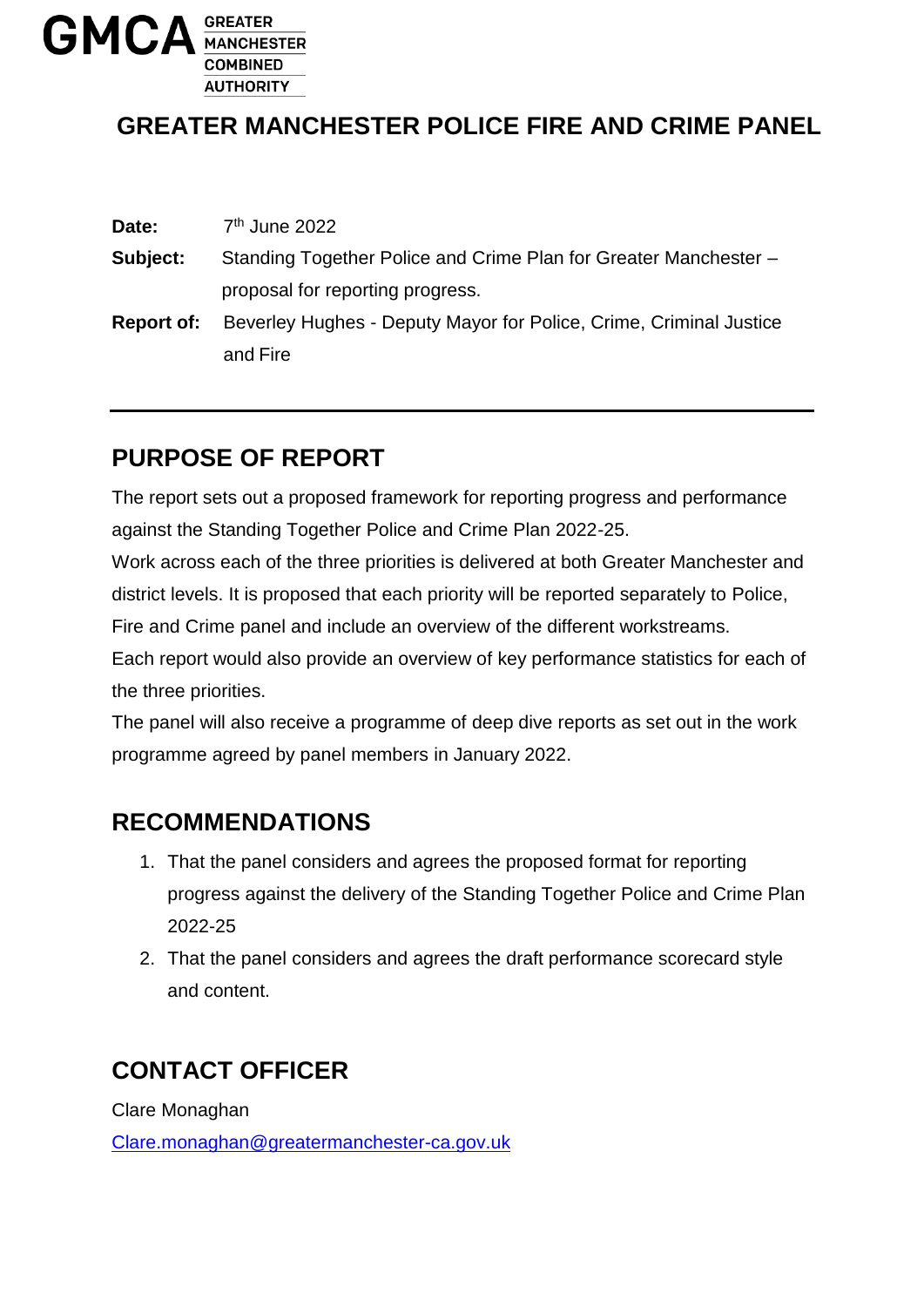#### **BACKGROUND**

- 1.1 The Standing Together Police and Crime Plan 2022-25 was agreed in January 2022 and is the second police and crime plan that has been developed by the Deputy Mayor.
- 1.2 Consultation and engagement on the development of the refreshed plan supported the three existing priorities as they align with local plans and priorities and are sufficiently broad to allow flexibility of approach. However, the consultation agreed that there should be a greater focus on victims.
- 1.3 The three priorities are:
- 1.3.1 Keeping People Safe and Supporting Victims
- 1.3.2 Reducing Harm and Offending
- 1.3.3 Strengthening Communities and Places
- 1.4 The refreshed plan also includes two new themes for action which steer the approach to the delivery of the plan:
- 1.4.1 Theme for action 1 Tackling inequalities and injustice in all its forms including gender-based violence and
- 1.4.2 Themes for action 2 Delivering with victims, communities, and partnerships.

#### **2. PANEL AND STEERING GROUP JOINT WORK PROGRAMME**

- 2.1 The Police, Fire and Crime Panel previously agreed a joint work programme that sets out the schedule of deep diver reports to both panel and steering group over the course of the year.
- 2.2 A copy of the work programme is brought to each panel and steering group meeting for information of panel members.

### **3. PROPOSED CONTENT OF PRIORITY REPORTS**

3.1 The plan makes several commitments under each of the three priorities for which the focus of delivery is, in varying degrees, at GM and district level. A summary of each commitment is set out at **APPENDIX 1** of this report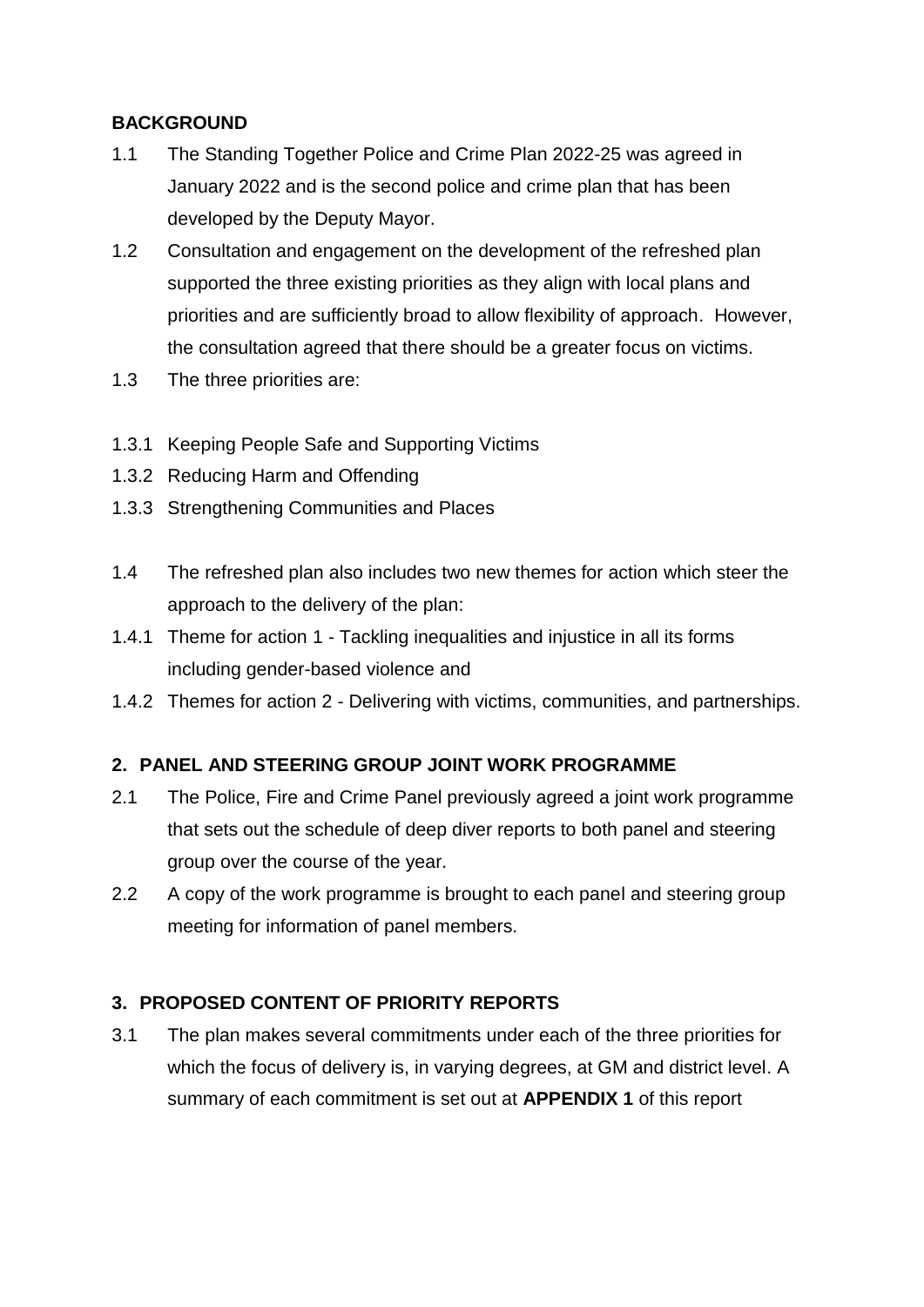- 3.2 It is proposed that a report focussing on each priority is presented to consecutive panel meetings, providing a summary of progress. The reports would group together the different streams of work under each of the three priorities.
- 3.3 The summary reports will then be supplemented by the programme of deep dive thematic reports, as agreed in the current panel and steering group work programme. The suggested content of the priority reports is set out at paragraph 3.4.
- 3.4 Priority 1 Keeping people safe and supporting victims:
- 3.4.1 RASSO & GBV
- 3.4.2 Vulnerable young people
- 3.4.3 Modern slavery and CCE
- 3.4.4 Hate crime
- 3.5 Priority 2 Reducing harm and offending:
- 3.5.1 Restorative Justice and Out of Court Disposals
- 3.5.2 Probation Reform and delivery
- 3.5.3 Substance misuse
- 3.5.4 Women in Criminal Justice system
- 3.6 Priority 3 Strengthening communities and places
- 3.6.1 Night time Economy
- 3.6.2 Road safety
- 3.6.3 Water safety
- 3.6.4 Race equality
- 3.6.5 Transport safety

### **4. PERFORMANCE SCORECARD:**

4.1 In addition to the priority and deep dive reports, it is suggested that every panel and steering group is presented with a performance scorecard which groups data and statistics under each priority of the plan.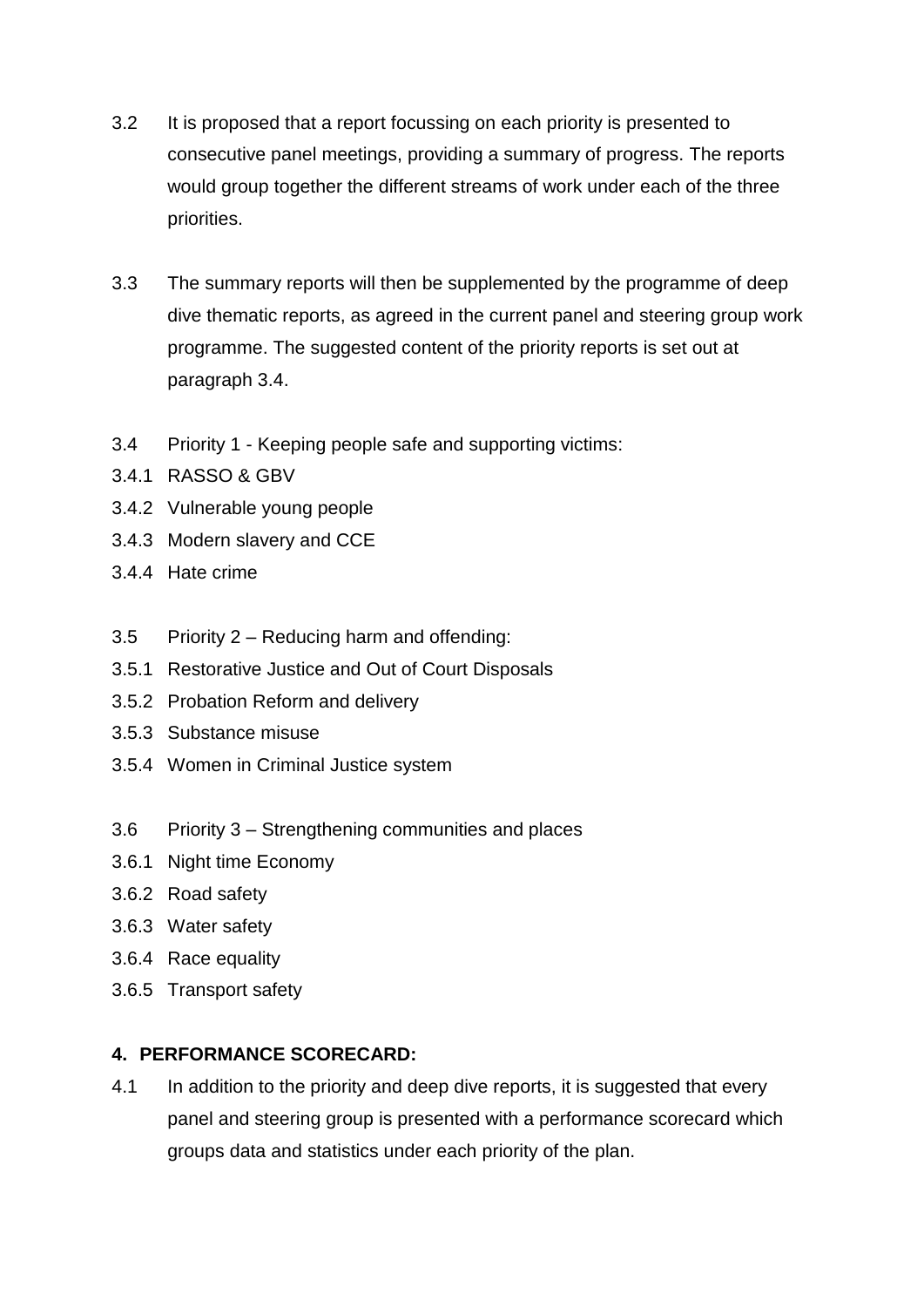- 4.2 It is recognised that the key work areas have already developed performance frameworks which are reported into their respective governance boards. However, the scorecard aims to bring key indicators together, to provide an overall picture of the general direction of travel.
- 4.3 A proposed initial list of statistics, under each priority is set out below for consideration.
- 4.4 A suggested draft scorecard is attached at **APPENDIX 2**, for panel members to consider the style and content.
- 4.4.1 Priority 1 Keeping people safe and supporting victims
	- Contact centre performance
	- Response times
	- Victim survey/ Victims code compliance
	- Feelings of safety
	- Mental health incidents
	- Crime counts
- 4.5 Priority 2 Reducing harm and offending
	- **•** Arrests
	- Seizures
	- Stop and search
	- Reoffending rates
	- Re-victimisation rates
	- Crime recording
	- Conviction rates
	- CPS data
- 4.6 Priority 3 Strengthening communities and places
	- Road KSIs
	- ASB
	- Carbon reduction
	- Diversity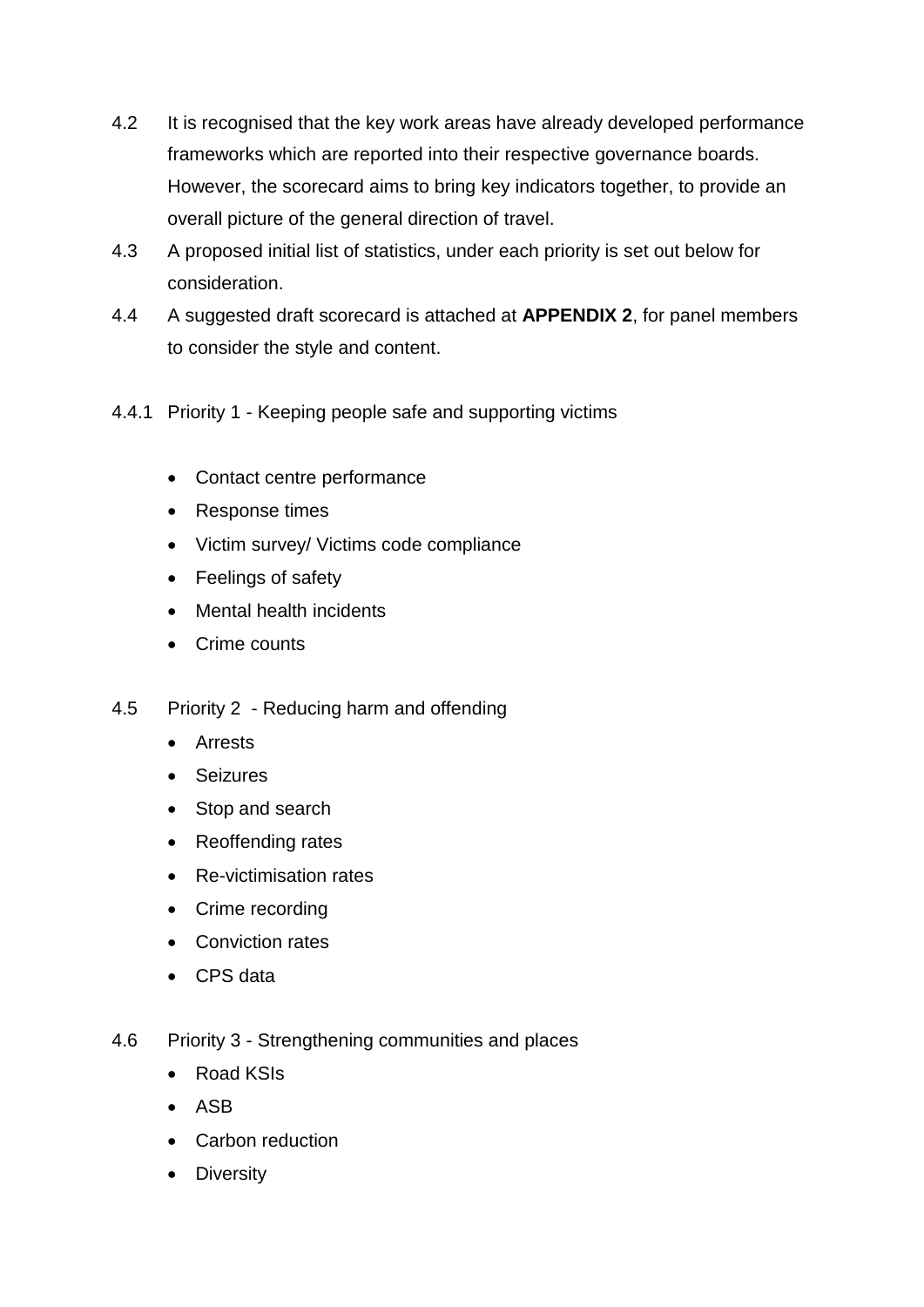### **5. RECOMMENDATIONS**

**5.1** Appear on the front page of the report.

#### **APPENDIX ONE**

| <b>Priority</b><br>Ω | $\Omega$ | <b>You Asked Us</b>               | $\circ$ | We will                       |
|----------------------|----------|-----------------------------------|---------|-------------------------------|
| Keeping<br>$\circ$   | $\circ$  | Improve access to police services | 1.      | Reduce 999 waiting times.     |
| People Safe and      |          |                                   |         | $\circ$                       |
| Supporting           | $\circ$  |                                   |         |                               |
| <b>Victims</b>       |          |                                   | 2.      | Reduce 101 waiting times.     |
|                      |          |                                   |         | $\circ$                       |
|                      |          |                                   |         |                               |
|                      |          |                                   | 3.      | Invest more in call handling. |
|                      |          |                                   |         | $\circ$                       |
|                      |          |                                   |         |                               |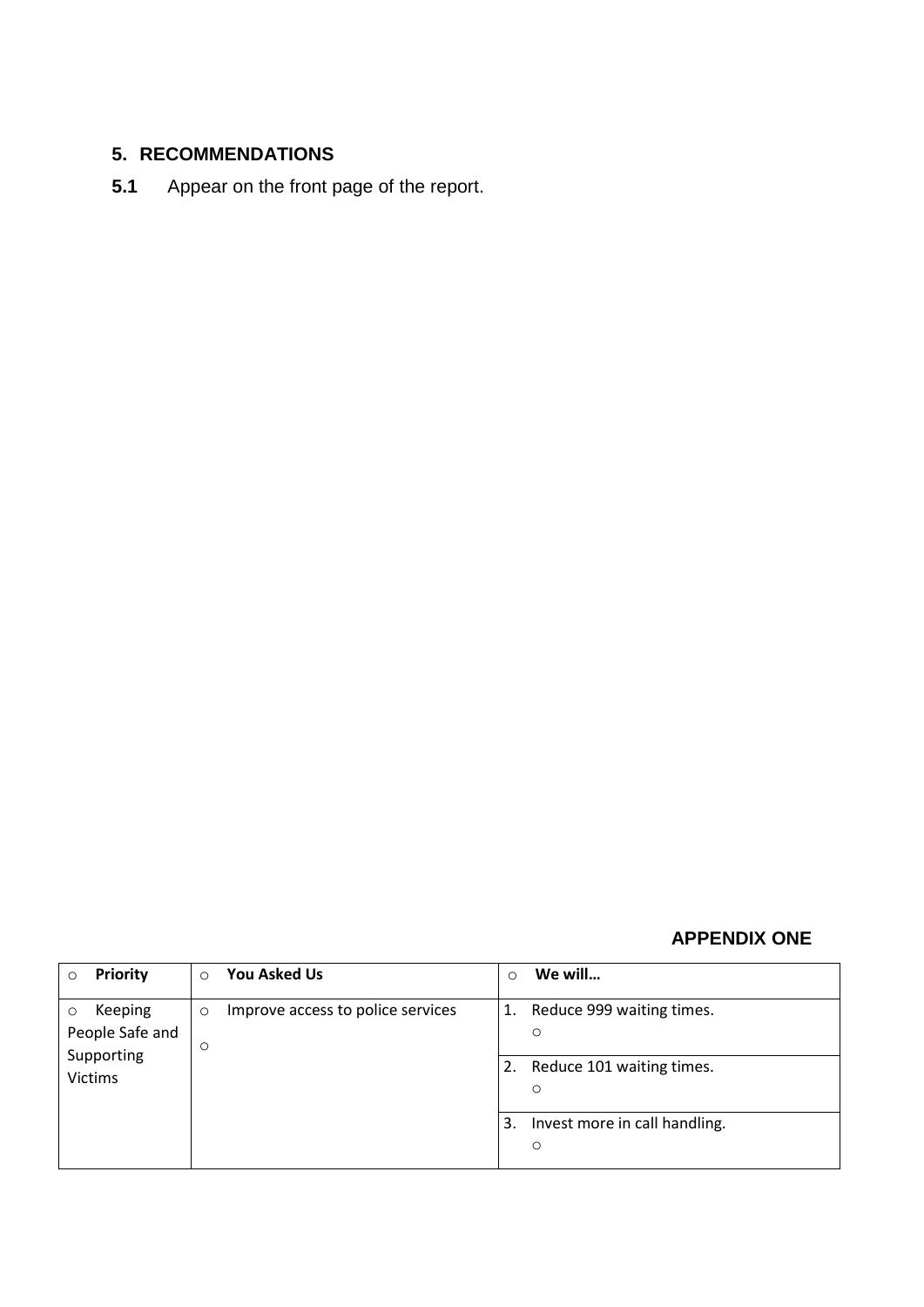| <b>Priority</b><br>O | <b>You Asked Us</b><br>$\circ$           | We will<br>$\circ$                                                                                                                                                                                                                                 |
|----------------------|------------------------------------------|----------------------------------------------------------------------------------------------------------------------------------------------------------------------------------------------------------------------------------------------------|
|                      |                                          | 4.<br>Introduce a new community messaging<br>app.<br>O                                                                                                                                                                                             |
|                      |                                          | Improve methods for reporting crime and<br>5.<br>sharing intelligence with neighbourhood<br>policing teams and community safety<br>partnerships.                                                                                                   |
|                      | Improve police responsiveness<br>$\circ$ | Investigate all crimes with reasonable lines<br>6.                                                                                                                                                                                                 |
|                      | and visibility<br>$\circ$                | of inquiry<br>$\circ$                                                                                                                                                                                                                              |
|                      | $\circ$                                  | 7.<br>Invest in and protect neighbourhood                                                                                                                                                                                                          |
|                      | $\circ$                                  | policing teams for the purpose of<br>preventing and reducing neighbourhood<br>crime and building trust with communities.                                                                                                                           |
|                      | Improve Services to victims<br>$\circ$   | Ensure victims receive the support they<br>8.<br>deserve and put things right when things                                                                                                                                                          |
|                      | O                                        | go wrong as outlined in the new Victim's<br>Law.                                                                                                                                                                                                   |
|                      | $\circ$                                  | 9. Address inequality in access to victim<br>services by recommissioning victim<br>support services based on victim feedback<br>and ensuring they reflect the needs of<br>people facing inequalities who might need<br>more bespoke services.<br>O |
|                      |                                          | 10. Hold ourselves to account using the<br>Victims' Code and through our Victim<br>Survey.<br>O                                                                                                                                                    |
|                      |                                          | 11. Give all victims the contact details of the<br>police officer who is looking after their<br>case.<br>$\circ$                                                                                                                                   |
|                      |                                          | 12. Improve how victims are kept informed of<br>progress in their case.<br>O                                                                                                                                                                       |
|                      |                                          | 13. Consult on whether to appoint a Victims'<br>Champion to provide independent<br>challenge to our approach and promote<br>the interests of victims<br>O                                                                                          |
|                      |                                          | 14. Develop safe and supportive care when<br>victims are in court.                                                                                                                                                                                 |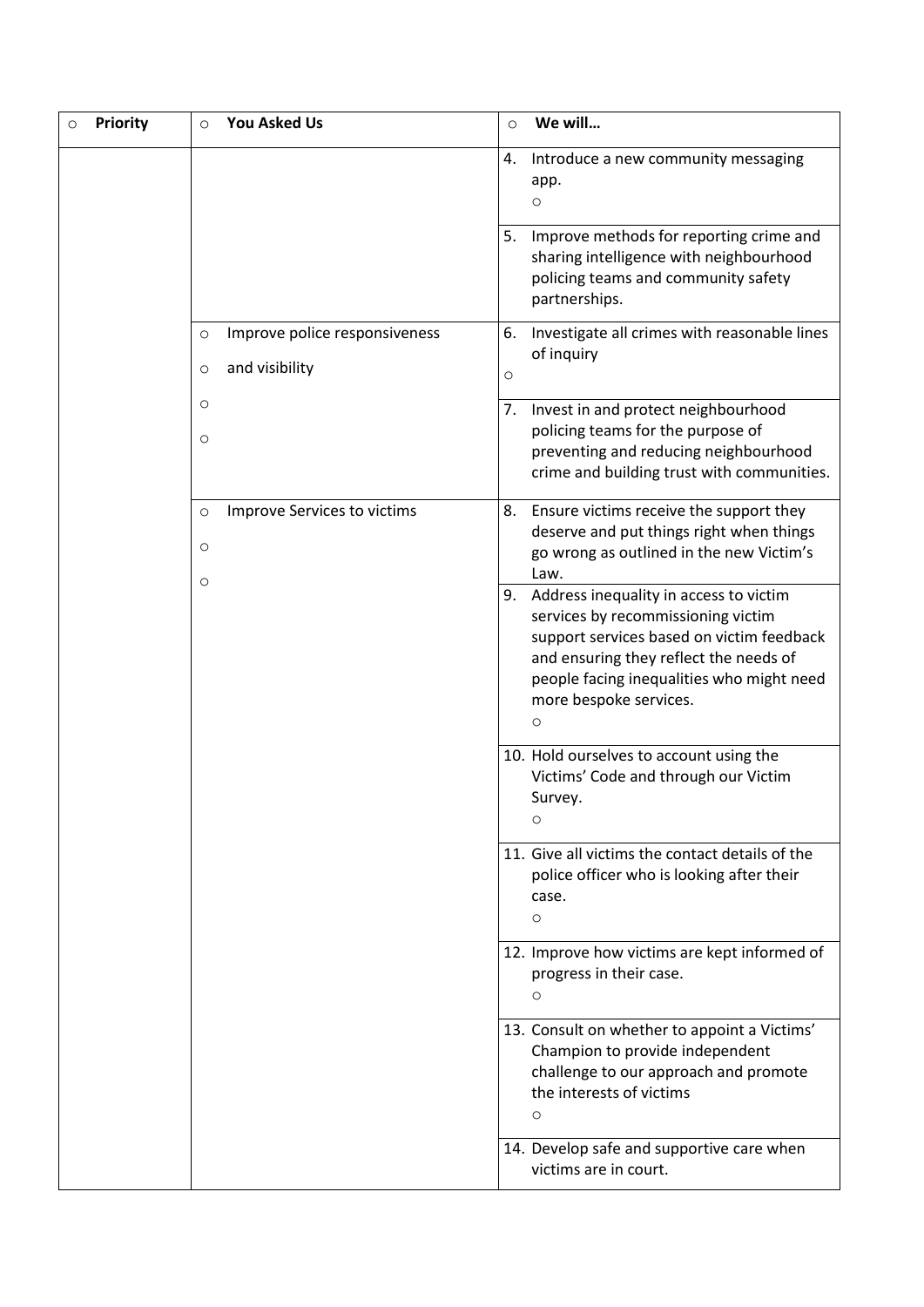| <b>Priority</b> | <b>You Asked Us</b><br>$\circ$                                                             | We will<br>$\circ$                                                                                                                                                    |
|-----------------|--------------------------------------------------------------------------------------------|-----------------------------------------------------------------------------------------------------------------------------------------------------------------------|
|                 |                                                                                            | $\circ$                                                                                                                                                               |
|                 |                                                                                            | 15. Advocate for victims who have been let<br>down by the criminal justice system.<br>$\circ$                                                                         |
|                 |                                                                                            | 16. Support victims who do not want to enter<br>the criminal justice system to cope recover<br>and                                                                    |
|                 |                                                                                            | $\circ$<br>$\circ$                                                                                                                                                    |
|                 | Improve services to victims of<br>$\circ$<br>sexual violence and domestic abuse<br>$\circ$ | 17. Undertake an end-to-end review to inform<br>the redesign of these services.                                                                                       |
|                 | Protect vulnerable people from<br>$\circ$<br>criminal exploitation<br>$\circ$              | 18. Help victims of modern slavery and human<br>trafficking to recover by providing safe<br>accommodation, assistance, counselling,<br>and specialist advice.         |
|                 |                                                                                            | 19. Offer support services to people who are<br>more vulnerable to exploitation because of<br>homelessness, poverty, drugs, alcohol, and<br>gambling addictions.<br>O |
|                 |                                                                                            | 20. Prevent more people becoming victims of<br>fraud.<br>O                                                                                                            |
|                 |                                                                                            | 21. Raise awareness of hate crime, the harm it<br>causes, promote how people can report it<br>and improve the access to support for<br>victims.<br>$\circ$            |
|                 |                                                                                            | 22. Develop partnership approaches to get to<br>the root causes of why people go missing.                                                                             |
|                 | Protect vulnerable young people<br>$\circ$<br>O                                            | 23. Safeguard young people and families with<br>complex needs to prevent exploitation and<br>abuse.                                                                   |
|                 | $\circ$                                                                                    | 24. Improve the service to victims of Child<br>Sexual Exploitation and Abuse.<br>$\circ$                                                                              |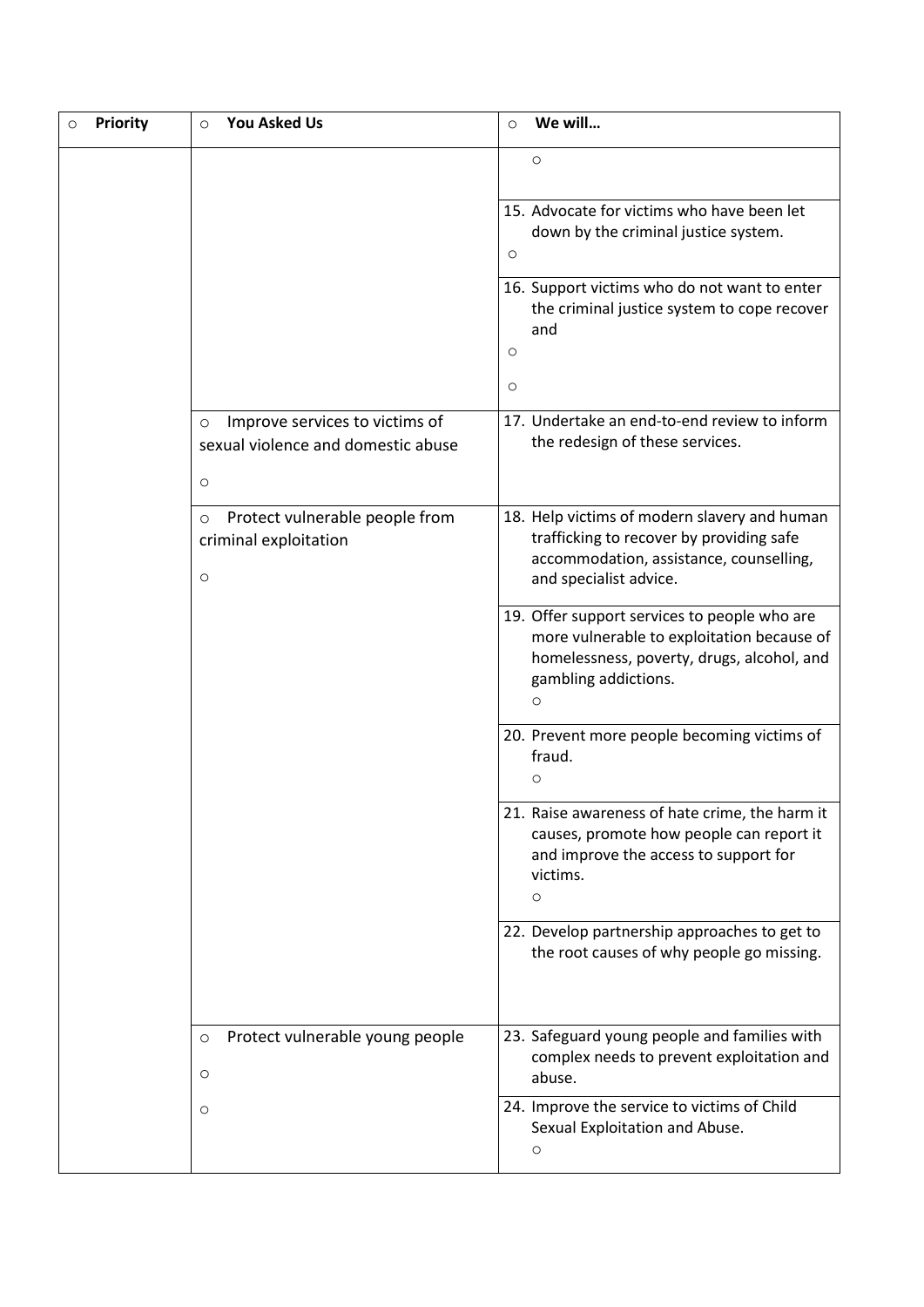| <b>Priority</b><br>O                         | <b>You Asked Us</b><br>$\circ$                                                                                                  | We will<br>$\circ$                                                                                                                                                                                  |
|----------------------------------------------|---------------------------------------------------------------------------------------------------------------------------------|-----------------------------------------------------------------------------------------------------------------------------------------------------------------------------------------------------|
|                                              |                                                                                                                                 | 25. Deploy youth work 'Navigators' in A&E<br>departments and in the community to<br>support young people who have been a<br>victim of knife crime or other forms of<br>serious violence.<br>$\circ$ |
|                                              |                                                                                                                                 | 26. Co-design knife crime and violence<br>reduction campaigns with young people.<br>O                                                                                                               |
|                                              |                                                                                                                                 | 27. Invest in community-led approaches and<br>grass roots activity to reduce violence.                                                                                                              |
|                                              | Improve how police, criminal justice<br>$\circ$<br>and community safety services work<br>with mental health services<br>$\circ$ | 28. Develop the right mental health pathways<br>at all levels so that people suffering from<br>mental ill health get the support they need<br>from the people best trained to help them.            |
|                                              | O                                                                                                                               | 29. Focus on practical solutions that address<br>mental health needs and reduce the<br>impact these have on frontline policing.<br>$\circ$                                                          |
| Reducing<br>$\circ$<br>Harm and<br>Offending | Investigate, arrest, and prosecute<br>$\circ$<br>more criminals<br>O                                                            | 30. Investigate all crimes with reasonable lines<br>of inquiry.<br>O                                                                                                                                |
|                                              | O                                                                                                                               | 31. Improve the quality of investigations and<br>forensics.<br>О                                                                                                                                    |
|                                              |                                                                                                                                 | 32. Improve relationships with the Crown<br>Prosecution Service.<br>$\circ$                                                                                                                         |
|                                              |                                                                                                                                 | 33. Provide better support to witnesses.                                                                                                                                                            |
|                                              | Tackle organised crime<br>$\circ$<br>O                                                                                          | 34. Seize more drugs, money, and assets from<br>organised crime gangs.<br>O                                                                                                                         |
|                                              | O                                                                                                                               | 35. Have a plan to tackle each organised crime<br>group and dismantle their operations.<br>O                                                                                                        |
|                                              |                                                                                                                                 | 36. Protect communities and victims that are<br>most impacted by organised crime.                                                                                                                   |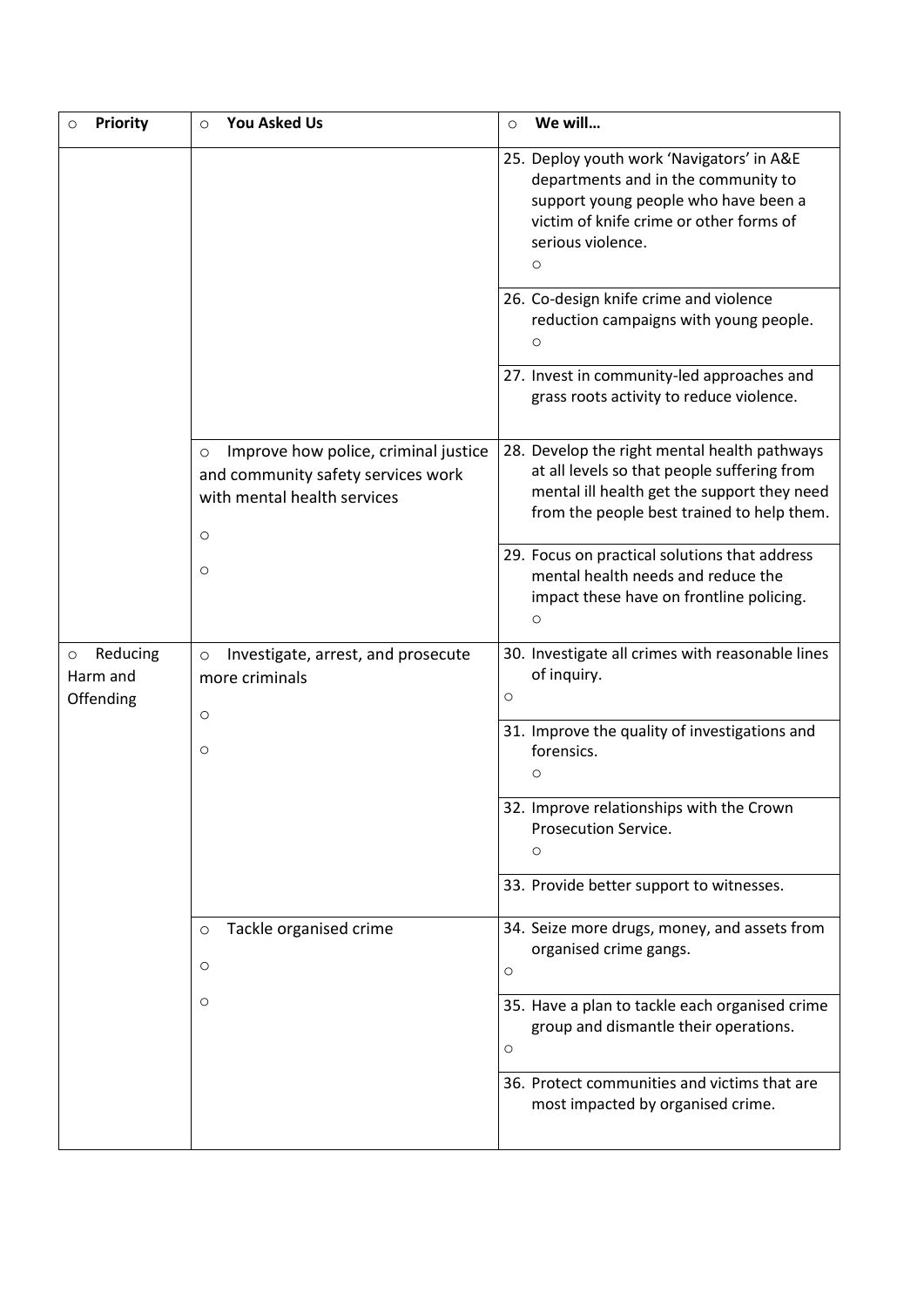| <b>Priority</b> | <b>You Asked Us</b><br>$\circ$                                                                | We will<br>$\circ$                                                                                                                                                                        |
|-----------------|-----------------------------------------------------------------------------------------------|-------------------------------------------------------------------------------------------------------------------------------------------------------------------------------------------|
|                 | Reduce high harm and repeat<br>$\circ$<br>offending<br>$\circ$                                | 37. Get the right balance of fairness in terms<br>of enforcement, protection of the public,<br>and rehabilitation of offenders.<br>O                                                      |
|                 | $\circ$<br>$\circ$                                                                            | 38. Increase the use of electronic monitoring<br>orders.<br>O                                                                                                                             |
|                 |                                                                                               | 39. Increase the use of stalking and<br>harassment prevention orders.<br>O                                                                                                                |
|                 |                                                                                               | 40. Understand and address what motivates<br>people to repeatedly offend.                                                                                                                 |
|                 | Give back to communities and<br>$\Omega$<br>victims of crime<br>$\circ$                       | 41. Increase the use of 'community pay back'<br>and ensure that the work supports our<br>communities and voluntary sector.<br>$\circ$                                                     |
|                 | $\circ$<br>O                                                                                  | 42. Ensure 'community pay back' is visible to<br>communities.<br>$\circ$                                                                                                                  |
|                 | $\circ$<br>$\circ$                                                                            | 43. Re-commission a Restorative Justice Hub.<br>O                                                                                                                                         |
|                 |                                                                                               | 44. Ensure the victim's wishes are at the heart<br>of restorative justice.                                                                                                                |
|                 | Tackle drugs, alcohol and gambling<br>O<br>addiction and reduce deaths from their<br>use<br>O | 45. Identify people who offend because of<br>drugs, alcohol and gambling addictions and<br>link them into treatment with police,<br>prison, and probation services.<br>O                  |
|                 | $\circ$                                                                                       | 46. Increase the number of community<br>sentence treatment requirements for<br>people who's offending is linked to mental<br>health difficulties or the use of drugs and<br>alcohol.<br>O |
|                 |                                                                                               | 47. Provide medically safe detention and<br>reduce deaths in custody.                                                                                                                     |
|                 |                                                                                               | 48. Improve access to healthcare and support<br>services for vulnerable people.                                                                                                           |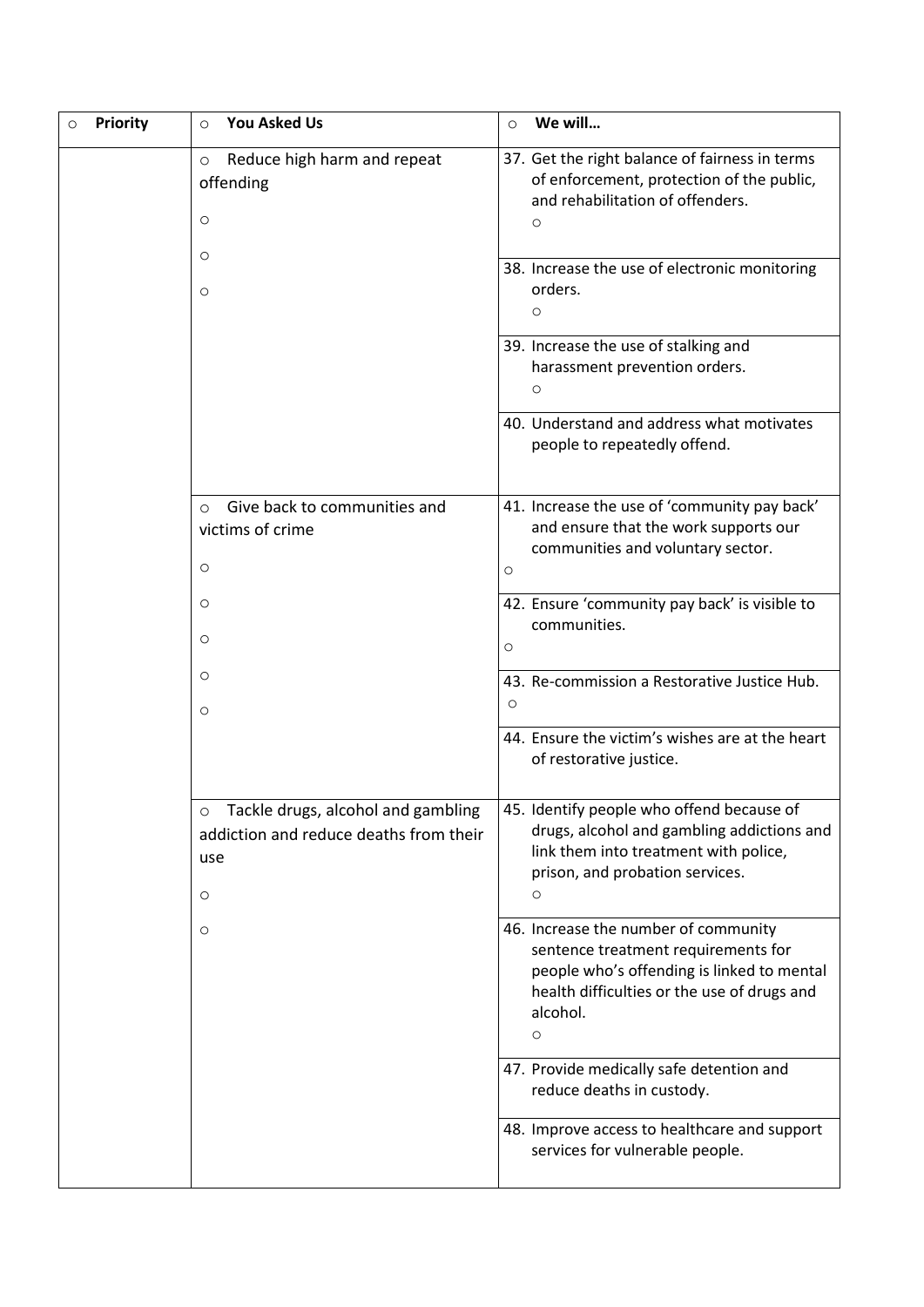| <b>Priority</b><br>$\circ$                             | <b>You Asked Us</b><br>$\circ$                                                               | We will<br>$\circ$                                                                                                                                                          |
|--------------------------------------------------------|----------------------------------------------------------------------------------------------|-----------------------------------------------------------------------------------------------------------------------------------------------------------------------------|
|                                                        |                                                                                              | $\circ$                                                                                                                                                                     |
|                                                        |                                                                                              | 49. Support people moving from prison to<br>community-based healthcare services.<br>O                                                                                       |
| Strengtheni<br>$\circ$<br>ng Communities<br>and Places | Reduce crime and anti-social<br>$\circ$<br>behaviour in neighbourhoods<br>$\circ$<br>$\circ$ | 50. Improve how public services work together<br>to respond to issues at a neighbourhood<br>level to deal with the causes of crime and<br>the determinants.<br>O            |
|                                                        |                                                                                              | 51. Ensure that no local authority area falls<br>behind from experiencing rising levels of<br>crime and falling feelings of safety.<br>O                                    |
|                                                        |                                                                                              | 52. Supporting all areas to build pathways to<br>recovering from Covid-19 and its<br>consequences.<br>O                                                                     |
|                                                        |                                                                                              | 53. Allocate more resources to<br>neighbourhoods that are<br>disproportionately impacted by crime,<br>targeting need, and ensure a levelling up<br>of how safe people feel. |
|                                                        | Reduce road danger and make our<br>$\circ$<br>transport system safer<br>O                    | 54. Reduce fatalities and serious injuries on<br>our roads.<br>O                                                                                                            |
|                                                        | $\circ$                                                                                      | 55. Invest more in roads policing.<br>O                                                                                                                                     |
|                                                        |                                                                                              | 56. Increase the security and police presence<br>on public transport.<br>$\circ$                                                                                            |
|                                                        |                                                                                              | 57. Tackle anti-social behaviour on public<br>transport.<br>O                                                                                                               |
|                                                        |                                                                                              | 58. Increase safe reporting mechanisms.<br>$\circ$                                                                                                                          |
|                                                        |                                                                                              | 59. Roll out community speed watch schemes.<br>O                                                                                                                            |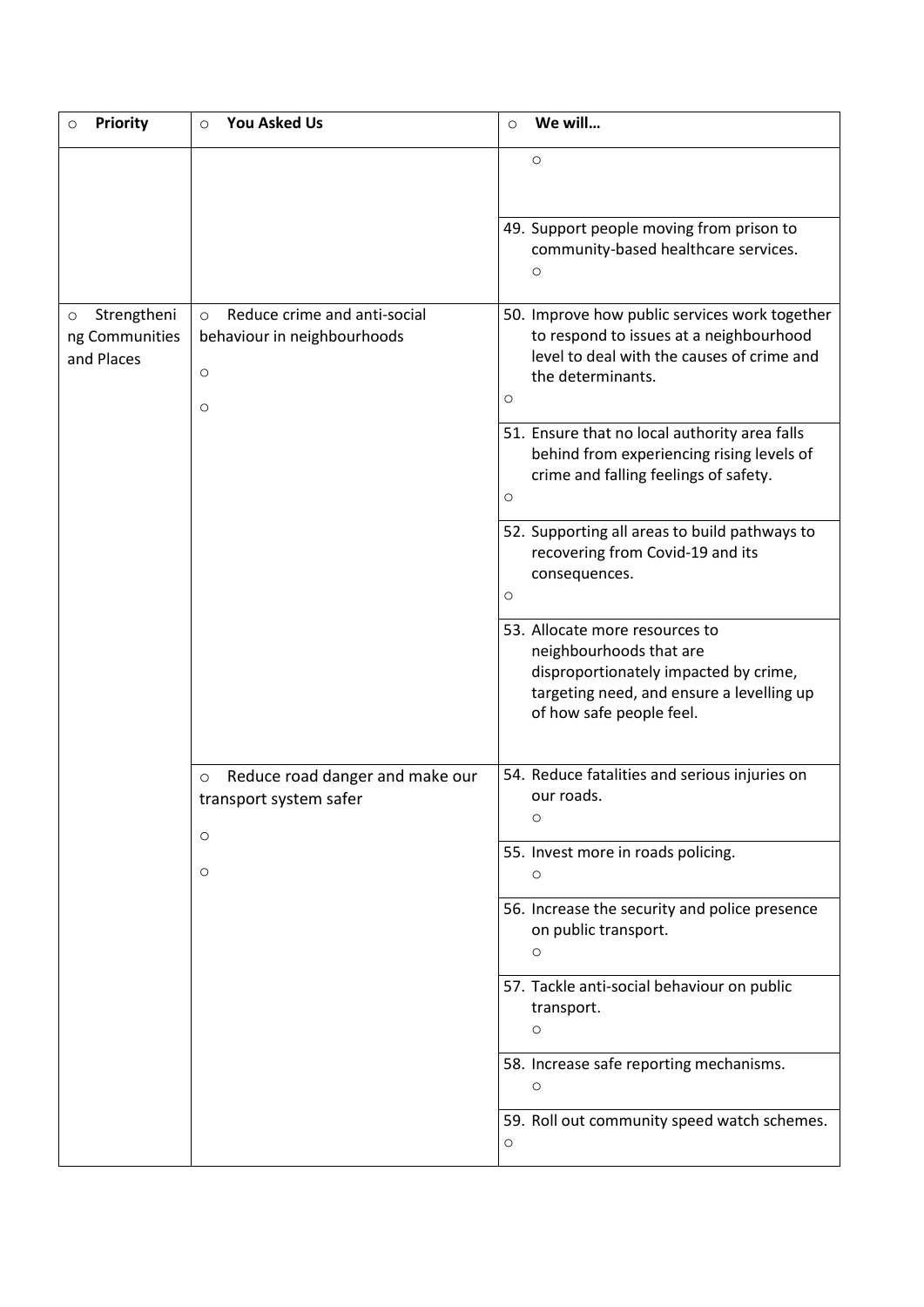| <b>Priority</b> | <b>You Asked Us</b><br>$\circ$                                              | We will<br>$\circ$                                                                                                                                                                                   |
|-----------------|-----------------------------------------------------------------------------|------------------------------------------------------------------------------------------------------------------------------------------------------------------------------------------------------|
|                 |                                                                             | 60. Run hard hitting campaigns such as Safe<br>Drive: Stay Alive, targeted at young drivers.                                                                                                         |
|                 |                                                                             | 61. Support schemes and operations that<br>encourage safe walking and cycling and<br>reduce car usage.                                                                                               |
|                 | Make our streets and night-time<br>$\circ$<br>economy safer<br>O<br>$\circ$ | 62. Implement an integrated public space<br>CCTV pilot schemes that will increase<br>safety through closer collaboration and<br>information sharing across public sector<br>CCTV systems.<br>$\circ$ |
|                 |                                                                             | 63. Implement a zero-tolerance approach to<br>street and online harassment of women<br>and girls through public conversations and<br>campaigns.<br>$\circ$                                           |
|                 |                                                                             | 64. Sustain and expand safe havens and<br>volunteer schemes that help people stay<br>safe at night.<br>$\circ$                                                                                       |
|                 |                                                                             | 65. Implement a Safety at Night Charter with<br>premises.                                                                                                                                            |
|                 | Improve our response to retail and<br>O<br>business crime                   | 66. Increase reporting levels and investigations<br>into retail and business crime.<br>$\circ$                                                                                                       |
|                 | O<br>$\circ$                                                                | 67. Make it faster and easier for businesses to<br>report crime.<br>$\circ$                                                                                                                          |
|                 |                                                                             | 68. Undertake targeted work in repeat and<br>high-volume locations.<br>$\circ$                                                                                                                       |
|                 |                                                                             | 69. Campaign to prevent the violence and<br>abuse of shop workers.<br>O                                                                                                                              |
|                 |                                                                             | 70. Provide better support to victims of retail<br>violence.<br>$\circ$                                                                                                                              |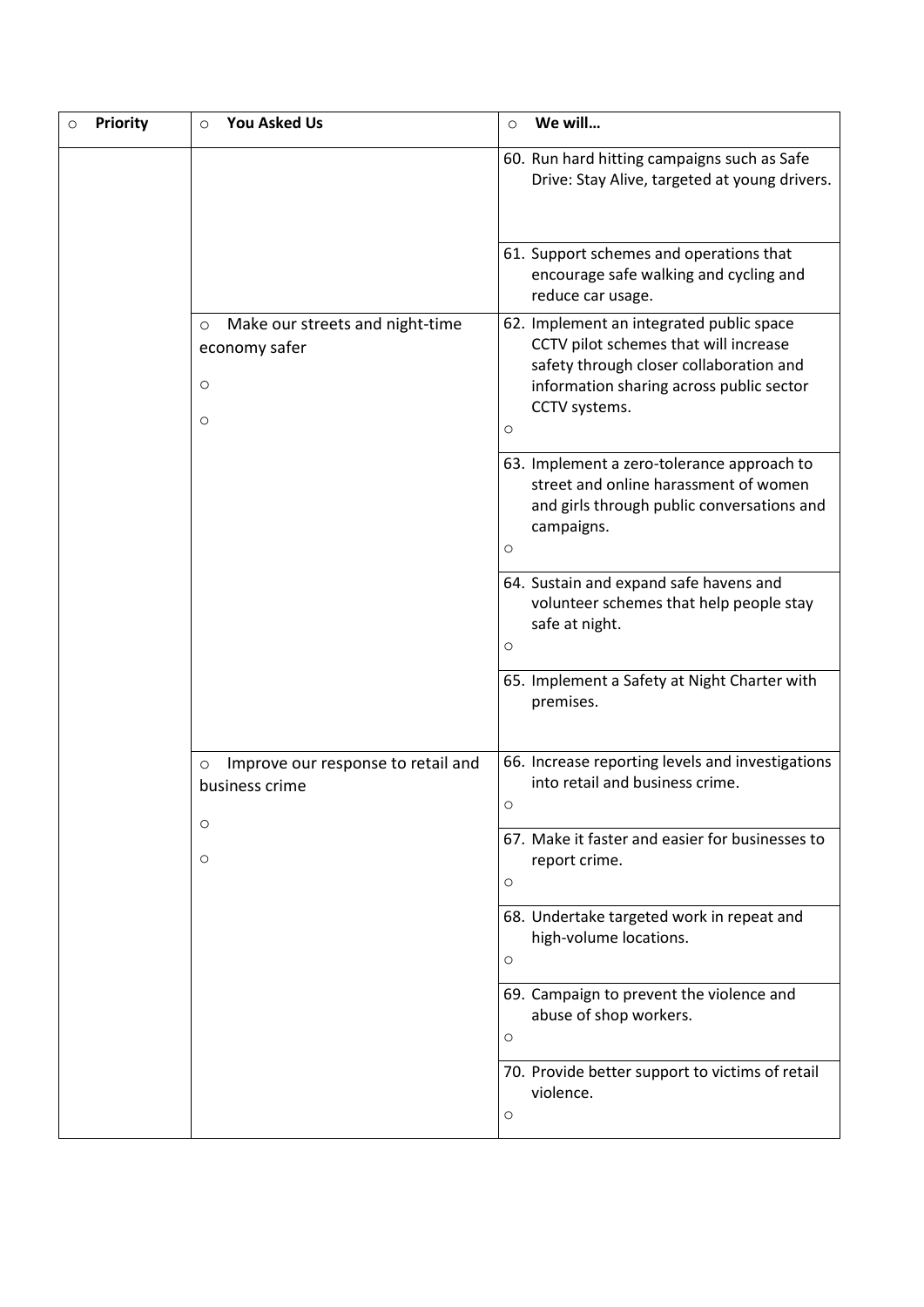| <b>Priority</b> | <b>You Asked Us</b><br>$\circ$                                                                                                    | We will<br>$\circ$                                                                                                                                                                                                                    |
|-----------------|-----------------------------------------------------------------------------------------------------------------------------------|---------------------------------------------------------------------------------------------------------------------------------------------------------------------------------------------------------------------------------------|
|                 |                                                                                                                                   | 71. Work closely with retailers and businesses<br>on crime prevention and the sharing of<br>intelligence.                                                                                                                             |
|                 | Invest in ways to bring communities<br>$\circ$<br>together to improve community<br>cohesion and deter crime<br>$\circ$<br>$\circ$ | 72. Devolve as much funding as possible to<br>community safety partnerships to invest in<br>voluntary and community activity that<br>prevents and deters crime and anti-social<br>behaviour and increases community<br>cohesion.<br>O |
|                 |                                                                                                                                   | 73. Continue to provide grants aimed at<br>bringing communities together to promote<br>and celebrate diversity and to reach out to<br>communities who may feel hidden and<br>separated.                                               |
|                 |                                                                                                                                   | 74. Actively monitor and act on intelligence<br>from communities regarding tensions or<br>groups that are being targeted.                                                                                                             |
|                 | Make public spaces and venues safer<br>$\circ$<br>O<br>$\circ$                                                                    | 75. Implement the new Protect Duty to make<br>public spaces and venues safer and<br>prevent and deter attacks.<br>O                                                                                                                   |
|                 |                                                                                                                                   | 76. Ensure lessons are learnt and action is<br>taken following the recommendations<br>from the Manchester Arena Inquiry.                                                                                                              |
|                 | Tackle inequalities within services<br>$\circ$<br>O                                                                               | 77. Evaluate recruitment practices.<br>O                                                                                                                                                                                              |
|                 | $\circ$                                                                                                                           | 78. Ensure the workforce is representative of<br>all communities of Greater Manchester<br>from recruits into senior management.                                                                                                       |
|                 |                                                                                                                                   | 79. Implement a diverse leaders programme<br>to encourage career progression.<br>O                                                                                                                                                    |
|                 |                                                                                                                                   | 80. Develop effective and representative local<br>scrutiny and advisory groups to challenge<br>the use of police                                                                                                                      |
|                 |                                                                                                                                   | 81. powers including stop and search and the<br>use of tasers.                                                                                                                                                                        |